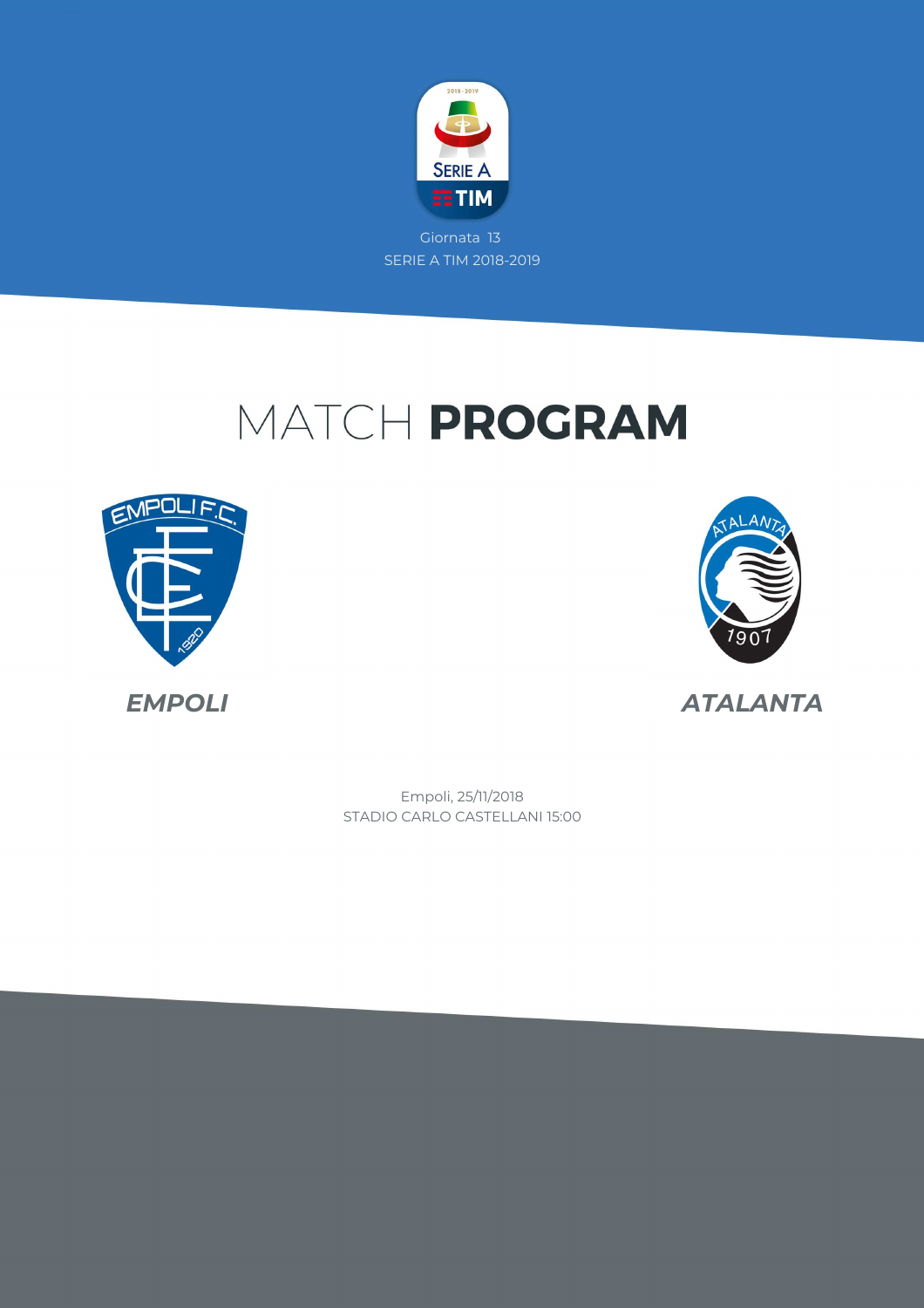

# MATCH PROGRAM



**SERIE A ETIM** 

### **EMPOLI** *vs* ATALANTA Empoli, 25/11/2018





## *RISULTATI STAGIONALI*

| <b>TOTALI</b>         | <b>PTI</b> | <b>GIOC</b> | <b>VINTE</b>   | <b>NULLE</b> | <b>PERSE</b>            | GF | <b>GS</b> | <b>DIFF.RETI</b>            |
|-----------------------|------------|-------------|----------------|--------------|-------------------------|----|-----------|-----------------------------|
| <b>EMPOLI</b>         | 9          | 12          | 2              | 3            | 7                       | 12 | 21        | -9                          |
| <b>ATALANTA</b>       | 18         | 12          | 5              | 3            | Z                       | 23 | 14        | $+9$                        |
| <b>CASA/TRASFERTA</b> | <b>PTI</b> | <b>GIOC</b> | <b>VINTE</b>   | <b>NULLE</b> | <b>PERSE</b>            | GF | <b>GS</b> | <b>MEDIA</b><br><b>GOAL</b> |
| <b>EMPOLI</b>         | 7          | 6           | $\overline{2}$ |              | $\overline{\mathbf{3}}$ | 6  | 7         |                             |
| <b>ATALANTA</b>       | 8          | 6           | $\overline{2}$ | 2            | ີ<br>∠                  | 12 | 77        | $\overline{2}$              |

### *ULTIMI PRECEDENTI*

| 2016-1737 \ G  | <b>EMPOLI</b>                                | <b>ATALANTA</b>                             |         |
|----------------|----------------------------------------------|---------------------------------------------|---------|
| 21/05/2017     |                                              | 13'(1 <sup>°</sup> T) A. GOMEZ              | $O-I$   |
| 2016-1718^C    | <b>ATALANTA</b>                              | <b>EMPOLI</b>                               |         |
| 20/12/2016     | 29'(2°T) F. KESSIE, 49'(2°T) M. D'ALESSANDRO | 6'(2°T) L. MCHEDLIDZE                       | $2 - 7$ |
| 2015-16 24 \ G | <b>ATALANTA</b>                              | <b>EMPOLI</b>                               |         |
| 07/02/2016     |                                              |                                             | $O-O$   |
| 2015-16 5 \ G  | <b>EMPOLI</b>                                | <b>ATALANTA</b>                             |         |
| 24/09/2015     |                                              | <b>31'(1<sup>°</sup>T) R. TOLOI</b>         | $O-I$   |
| 2014-15 32 \ G | <b>ATALANTA</b>                              | <b>EMPOLI</b>                               |         |
| 26/04/2015     | 43'(1°T) A. GOMEZ, 48'(2°T) G. DENIS         | 41'(1°T) R. SAPONARA, 15'(2°T) M. MACCARONE | $2 - 2$ |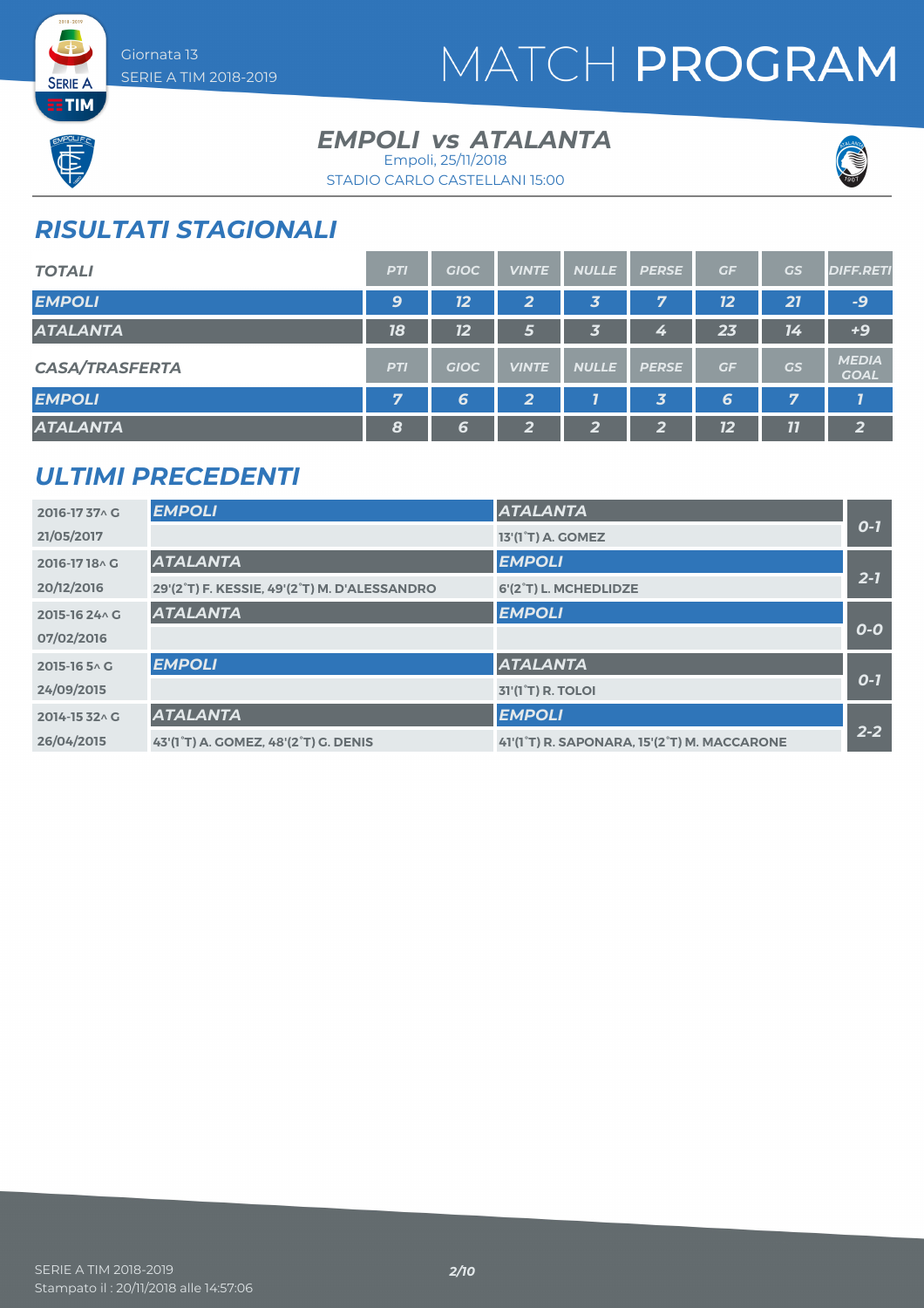# MATCH PROGRAM

**SERIE A ETIM** 

#### **EMPOLI** *vs* ATALANTA Empoli, 25/11/2018

STADIO CARLO CASTELLANI 15:00



### *ROSA DELLE SQUADRE*

| <b>EMPOLI</b>                | <b>PRES. A</b>          | <b>GOL A</b>     | <b>GOL 2018-19</b> | PRES. 2018-19    | MIN. 2018-19     |
|------------------------------|-------------------------|------------------|--------------------|------------------|------------------|
| <b>PORTIERI</b>              |                         |                  |                    |                  |                  |
| <b>1 IVAN PROVEDEL</b>       | 4                       | 77               | 77                 | 4                | 385              |
| 21 PIETRO TERRACCIANO        | 70                      | 13               | 70                 | 8                | 763              |
| <b>40 GIANLUCA SARO</b>      | 0                       | 0                | $\boldsymbol{o}$   | O                | Ο                |
| <b>99 ANDREA FULIGNATI</b>   | $\mathbf{9}$            | 14               | $\boldsymbol{0}$   | $\boldsymbol{O}$ | 0                |
| <b>DIFENSORI</b>             |                         |                  |                    |                  |                  |
| 2 GIOVANNI DI LORENZO        | 12                      | $\boldsymbol{O}$ | $\boldsymbol{O}$   | 12               | 1148             |
| <b>5 FREDERIC VESELI</b>     | 24                      | $\boldsymbol{O}$ | $\boldsymbol{O}$   | $\overline{7}$   | 485              |
| <b>13 LUCA ANTONELLI</b>     | 209                     | 13               | $\boldsymbol{O}$   | $\overline{7}$   | 527              |
| <b>15 LORENZO POLVANI</b>    | $\boldsymbol{O}$        | $\boldsymbol{O}$ | $\boldsymbol{O}$   | $\boldsymbol{O}$ | $\boldsymbol{o}$ |
| 22 DOMENICO MAIETTA          | 89                      | $\boldsymbol{0}$ | $\boldsymbol{O}$   | 9                | 859              |
| 23 MANUEL PASQUAL            | 339                     | $\mathbf{9}$     | $\boldsymbol{O}$   | 5                | <b>176</b>       |
| <b>26 MATIAS SILVESTRE</b>   | 296                     | 15               | $\overline{1}$     | 12               | 1148             |
| <b>27 JOEL UNTERSEE</b>      | $\boldsymbol{O}$        | $\boldsymbol{O}$ | $\boldsymbol{O}$   | $\boldsymbol{O}$ | $\boldsymbol{o}$ |
| <b>29 MICHAL MARCJANIK</b>   | $\boldsymbol{O}$        | 0                | $\boldsymbol{O}$   | $\boldsymbol{O}$ | O                |
| <b>32 JACOB RASMUSSEN</b>    | 5                       | $\boldsymbol{0}$ | $\boldsymbol{O}$   | 5                | 401              |
| <b>CENTROCAMPISTI</b>        |                         |                  |                    |                  |                  |
| <b>4 MATTEO BRIGHI</b>       | 397                     | 24               | $\boldsymbol{o}$   | $\overline{2}$   | 28               |
| 6 MIHA ZAJC                  | 76                      | $\overline{3}$   | $\overline{2}$     | 11               | 825              |
| <b>8 HAMED JUNIOR TRAORE</b> | $\mathbf{9}$            | $\boldsymbol{O}$ | $\boldsymbol{O}$   | 9                | 439              |
| <b>10 ISMAEL BENNACER</b>    | 12                      | $\boldsymbol{O}$ | $\boldsymbol{O}$   | 12               | 802              |
| <b>17 LORENZO LOLLO</b>      | 27                      | 3                | $\boldsymbol{O}$   | O                | 0                |
| <b>18 AFRIYIE ACQUAH</b>     | 176                     | $\overline{7}$   | $\boldsymbol{O}$   | 70               | 782              |
| <b>28 LEONARDO CAPEZZI</b>   | 39                      | 0                | $\boldsymbol{O}$   | 8                | 690              |
| <b>33 RADE KRUNIC</b>        | 59                      | 4                | $\overline{I}$     | 12               | 1084             |
| <b>48 SALIH UCAN</b>         | 70                      | $\overline{1}$   | $\overline{I}$     | 3                | <b>129</b>       |
| <b>ATTACCANTI</b>            |                         |                  |                    |                  |                  |
| <b>7 LEVAN MCHEDLIDZE</b>    | 66                      | 77               | $\boldsymbol{o}$   | $\overline{2}$   | 62               |
| <b>9 ALEJANDRO RODRIGUEZ</b> | 32                      | 5                | $\boldsymbol{O}$   | $\boldsymbol{O}$ | $\boldsymbol{O}$ |
| <b>11 FRANCESCO CAPUTO</b>   | 24                      | $\overline{7}$   | 6                  | 12               | 1148             |
| <b>19 ARNEL JAKUPOVIC</b>    | $\mathbf{I}$            | $\boldsymbol{O}$ | $\boldsymbol{0}$   | $\boldsymbol{O}$ | $\boldsymbol{O}$ |
| <b>20 ANTONINO LA GUMINA</b> | 76                      | $\boldsymbol{o}$ | $\pmb{o}$          | 12               | 589              |
| <b>66 SAMUEL MRAZ</b>        | 5                       | $\overline{1}$   | $\overline{1}$     | 5                | 135              |
| <b>STAFF TECNICO</b>         |                         |                  |                    |                  |                  |
| <b>Allenatore</b>            | <b>GIUSEPPE IACHINI</b> |                  |                    |                  |                  |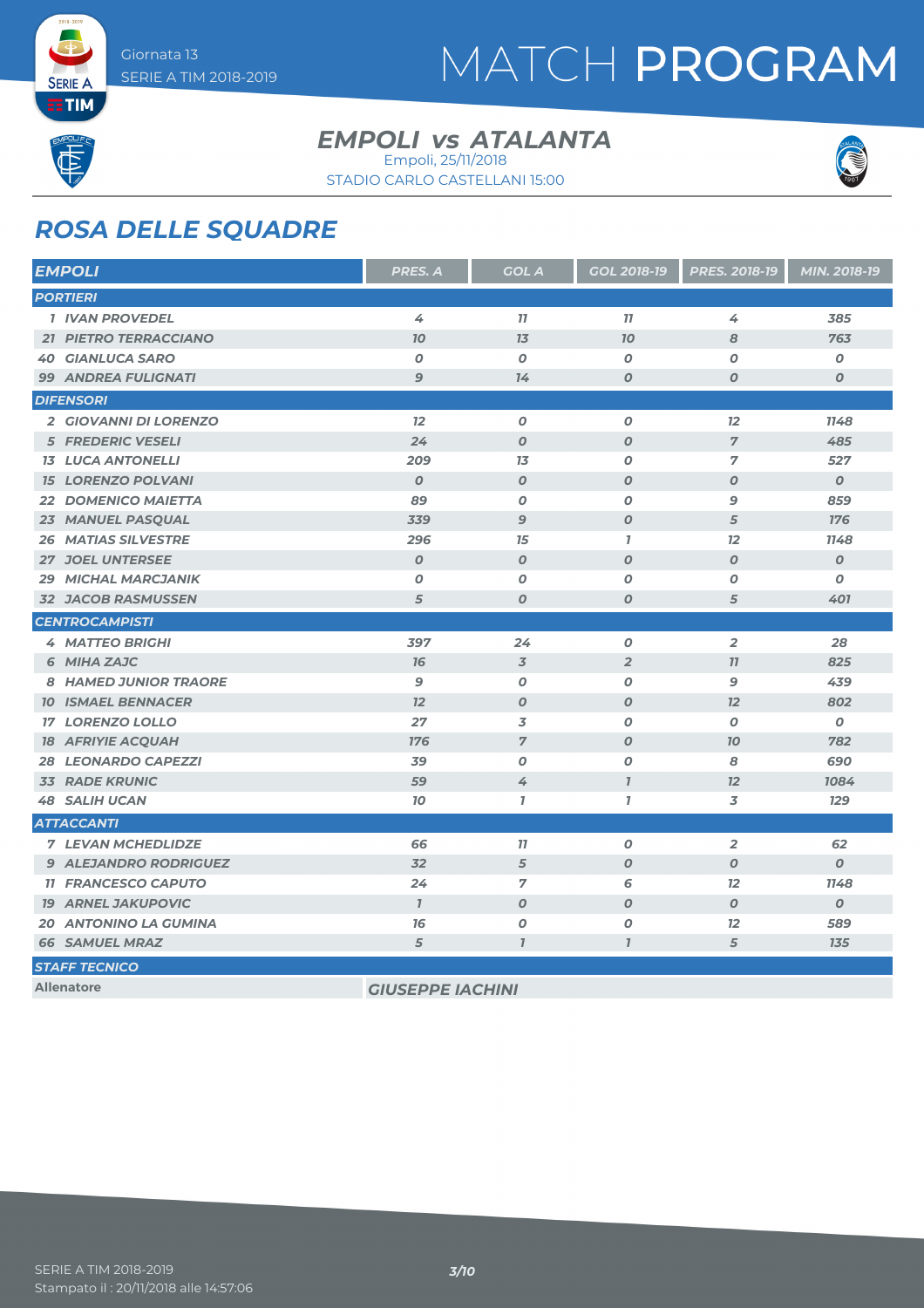# MATCH PROGRAM

**SERIE A EETIM** 

#### **EMPOLI** *vs* ATALANTA Empoli, 25/11/2018

STADIO CARLO CASTELLANI 15:00



| <b>ATALANTA</b>             | <b>PRES. A</b>              | <b>GOL A</b>     | <b>GOL 2018-19</b> | PRES. 2018-19    | MIN. 2018-19     |
|-----------------------------|-----------------------------|------------------|--------------------|------------------|------------------|
| <b>PORTIERI</b>             |                             |                  |                    |                  |                  |
| <b>1 ETRIT BERISHA</b>      | <b>100</b>                  | <b>110</b>       | 3                  | 5                | 479              |
| <b>31 FRANCESCO ROSSI</b>   | $\mathbf{7}$                | $\mathcal{I}$    | $\boldsymbol{O}$   | $\boldsymbol{O}$ | $\boldsymbol{O}$ |
| <b>95 PIERLUIGI GOLLINI</b> | 47                          | 65               | 77                 | $\overline{7}$   | 668              |
| <b>DIFENSORI</b>            |                             |                  |                    |                  |                  |
| 2 RAFAEL TOLOI              | 103                         | $\overline{2}$   | $\boldsymbol{o}$   | 77               | 948              |
| <b>5 ANDREA MASIELLO</b>    | 210                         | 12               | $\boldsymbol{O}$   | 6                | 506              |
| <b>6 JOSE' PALOMINO</b>     | 35                          | $\overline{2}$   | $\mathbf{I}$       | 9                | 858              |
| <b>7 ARKADIUSZ RECA</b>     | $\boldsymbol{0}$            | $\boldsymbol{0}$ | $\boldsymbol{O}$   | $\boldsymbol{0}$ | $\boldsymbol{0}$ |
| <b>8 ROBIN GOSENS</b>       | 30                          | $\overline{2}$   | $\mathbf{I}$       | $\mathbf{9}$     | 757              |
| <b>13 DAVIDE BETTELLA</b>   | $\boldsymbol{O}$            | $\boldsymbol{O}$ | $\boldsymbol{O}$   | $\boldsymbol{0}$ | $\boldsymbol{0}$ |
| <b>19 BERAT DJIMSITI</b>    | 37                          | $\mathbf{7}$     | $\mathbf{I}$       | 4                | 333              |
| 21 TIMOTHY CASTAGNE         | 27                          | $\overline{I}$   | $\overline{I}$     | $\overline{7}$   | 520              |
| <b>23 GIANLUCA MANCINI</b>  | 79                          | 4                | 3                  | 8                | 682              |
| <b>30 MARCO VARNIER</b>     | $\boldsymbol{O}$            | $\boldsymbol{o}$ | $\boldsymbol{O}$   | $\boldsymbol{O}$ | $\boldsymbol{O}$ |
| <b>33 HANS HATEBOER</b>     | 49                          | $\overline{2}$   | $\overline{2}$     | 10               | 902              |
| <b>53 KADHIM ALI ADNAN</b>  | 68                          | $\mathcal{I}$    | $\boldsymbol{o}$   | 3                | <b>176</b>       |
| <b>CENTROCAMPISTI</b>       |                             |                  |                    |                  |                  |
| <b>4 LUCA VALZANIA</b>      | 3                           | $\boldsymbol{0}$ | $\boldsymbol{O}$   | $\mathbf{7}$     | 53               |
| <b>11 REMO FREULER</b>      | 85                          | 77               | $\boldsymbol{O}$   | 77               | 985              |
| <b>15 MARTEN DE ROON</b>    | 82                          | 5                | $\mathbf{I}$       | 12               | 1074             |
| <b>22 MATTEO PESSINA</b>    | $\overline{2}$              | $\boldsymbol{O}$ | $\boldsymbol{O}$   | $\overline{2}$   | 62               |
| <b>44 DEJAN KULUSEVSKI</b>  | $\boldsymbol{O}$            | $\boldsymbol{O}$ | $\boldsymbol{o}$   | O                | $\boldsymbol{o}$ |
| <b>88 MARIO PASALIC</b>     | 36                          | 6                | $\overline{1}$     | 12               | 572              |
| <b>ATTACCANTI</b>           |                             |                  |                    |                  |                  |
| <b>10 ALEJANDRO GOMEZ</b>   | 245                         | 52               | 4                  | $\overline{11}$  | 974              |
| <b>20 MARCO TUMMINELLO</b>  | 12                          | $\overline{3}$   | $\boldsymbol{O}$   | $\overline{1}$   | 11               |
| <b>24 EMILIANO RIGONI</b>   | 9                           | 3                | 3                  | 9                | 395              |
| <b>72 JOSIP ILICIC</b>      | 242                         | 63               | $\overline{3}$     | 8                | 488              |
| 91 DUVAN ZAPATA             | 143                         | 41               | $\overline{1}$     | 12               | 795              |
| <b>99 MUSA BARROW</b>       | 21                          | $\overline{3}$   | $\boldsymbol{o}$   | $\mathbf{9}$     | 379              |
| <b>STAFF TECNICO</b>        |                             |                  |                    |                  |                  |
| <b>Allenatore</b>           | <b>GIAN PIERO GASPERINI</b> |                  |                    |                  |                  |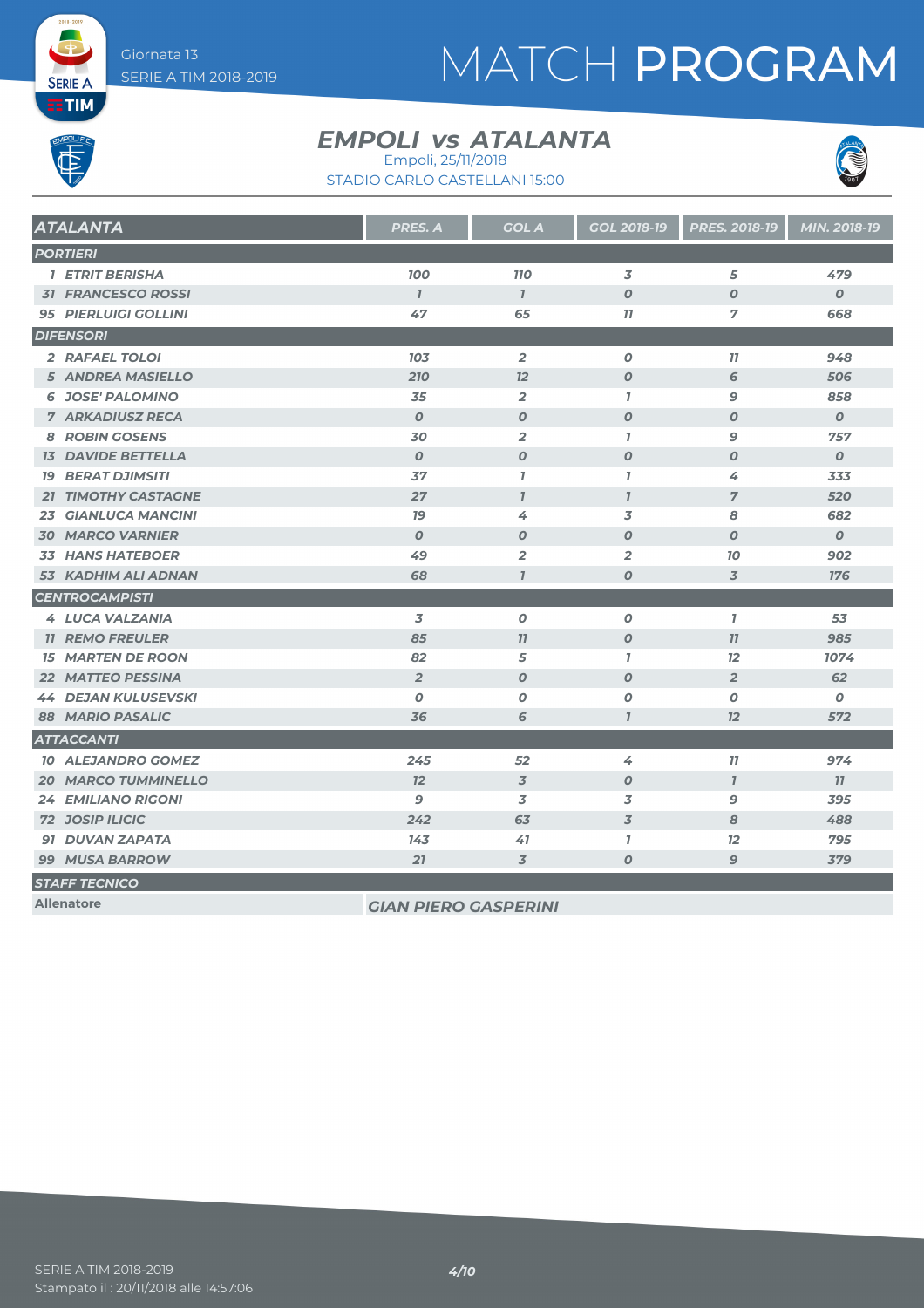# MATCH PROGRAM



**SERIE A ETIM** 

#### **EMPOLI** *vs* ATALANTA Empoli, 25/11/2018

STADIO CARLO CASTELLANI 15:00



### *RENDIMENTO RECENTE*

| <b>EMPOLI</b>       |                                                                                                                                                                          |                                                                   |         |
|---------------------|--------------------------------------------------------------------------------------------------------------------------------------------------------------------------|-------------------------------------------------------------------|---------|
| <b>12^ GIORNATA</b> | <b>EMPOLI</b>                                                                                                                                                            | <b>UDINESE</b>                                                    |         |
| 11/11/2018          | 41'(1°T) M. ZAJC, 6'(2°T) F. CAPUTO                                                                                                                                      | <b>36'(2°T) I. PUSSETTO</b>                                       | $2 - 7$ |
| <b>11^ GIORNATA</b> | <b>NAPOLI</b>                                                                                                                                                            | <b>EMPOLI</b>                                                     |         |
| 02/11/2018          | 9'(1 <sup>°</sup> T) L. INSIGNE, 38'(1 <sup>°</sup> T) D. MERTENS, 19'(2 <sup>°</sup> T) D.<br>MERTENS, 45'(2 <sup>°</sup> T) A. MILIK, 48'(2 <sup>°</sup> T) D. MERTENS | 13'(2 <sup>°</sup> T) F. CAPUTO                                   | $5 - 7$ |
| 10^ GIORNATA        | <b>EMPOLI</b>                                                                                                                                                            | <b>JUVENTUS</b>                                                   |         |
| 27/10/2018          | <b>28'(1°T) F. CAPUTO</b>                                                                                                                                                | 9'(2 <sup>°</sup> T) C. RONALDO, 25'(2 <sup>°</sup> T) C. RONALDO | $1 - 2$ |
| 9^ GIORNATA         | <b>FROSINONE</b>                                                                                                                                                         | <b>EMPOLI</b>                                                     |         |
| 21/10/2018          | 8'(1°T)[A] M. SILVESTRE, 9'(2°T) D. CIOFANI, 18'(2°T) D.<br><b>CIOFANI</b>                                                                                               | 32'(1°T) M. ZAJC, 3'(2°T) M. SILVESTRE, 34'(2°T) S. UCAN          | $3 - 3$ |
| <b>8^ GIORNATA</b>  | <b>EMPOLI</b>                                                                                                                                                            | <b>ROMA</b>                                                       |         |
| 06/10/2018          |                                                                                                                                                                          | 36'(1°T) S. NZONZI, 40'(2°T) E. DZEKO                             | $0 - 2$ |

#### *ATALANTA*

| 12^ GIORNATA        | <b>ATALANTA</b>                                                                                                             | <b>INTER</b>                                                                                                                                                          |         |
|---------------------|-----------------------------------------------------------------------------------------------------------------------------|-----------------------------------------------------------------------------------------------------------------------------------------------------------------------|---------|
| 11/11/2018          | 9'(1 <sup>°</sup> T) H. HATEBOER, 17'(2 <sup>°</sup> T) G. MANCINI, 43'(2 <sup>°</sup> T) B.<br>DJIMSITI, 49'(2°T) A. GOMEZ | $2'(2'T)$ M. ICARDI                                                                                                                                                   | $4 - 7$ |
| <b>11^ GIORNATA</b> | <b>BOLOGNA</b>                                                                                                              | <b>ATALANTA</b>                                                                                                                                                       |         |
| 04/11/2018          | 3'(1°T) I. MBAYE                                                                                                            | 12'(2°T) G. MANCINI, 25'(2°T) D. ZAPATA                                                                                                                               | $1 - 2$ |
| 10^ GIORNATA        | <b>ATALANTA</b>                                                                                                             | <b>PARMA</b>                                                                                                                                                          |         |
| 27/10/2018          | 10'(2°T)[A] R. GAGLIOLO, 27'(2°T) J. PALOMINO, 35'(2°T)<br><b>G. MANCINI</b>                                                |                                                                                                                                                                       | $3-0$   |
| 9^ GIORNATA         | <b>CHIEVOVERONA</b>                                                                                                         | <b>ATALANTA</b>                                                                                                                                                       |         |
| 21/10/2018          | 39'(2°T) V. BIRSA                                                                                                           | 25'(1 <sup>°</sup> T) M. DE ROON, 28'(1 <sup>°</sup> T) J. ILICIC, 5'(2 <sup>°</sup> T) J. ILICIC,<br>7'(2 <sup>°</sup> T) J. ILICIC, 27'(2 <sup>°</sup> T) R. GOSENS | $7-5$   |
| <b>8^ GIORNATA</b>  | <b>ATALANTA</b>                                                                                                             | <b>SAMPDORIA</b>                                                                                                                                                      |         |
| 07/10/2018          |                                                                                                                             | 31'(2 <sup>°</sup> T) L. TONELLI                                                                                                                                      | $O-I$   |

| <b>CONFRONTO SQUADRE (Valori medi)</b> | <b>EMPOLI</b> | <b>ATALANTA</b> |
|----------------------------------------|---------------|-----------------|
| <b>Goal Fatti</b>                      |               | 1.92            |
| <b>Goal Subiti</b>                     | 1.75          | <b>1.17</b>     |
| <b>Tiri totali</b>                     | 9.75          | 13.92           |
| <b>Tiri in porta</b>                   | 5.08          | 7.33            |
| <b>Assist</b>                          | 0.58          | 1.17            |
| Azioni di attacco                      | 53.42         | 61.58           |
| Passaggi riusciti                      | 429           | 458             |
| Passaggi riusciti %                    | 83%           | 84%             |
| <b>Falli Fatti</b>                     | 11.83         | 12.33           |
| <b>Falli Subiti</b>                    | 11.92         | 11.42           |
| <b>Baricentro</b>                      | 51.59m        | 53.75m          |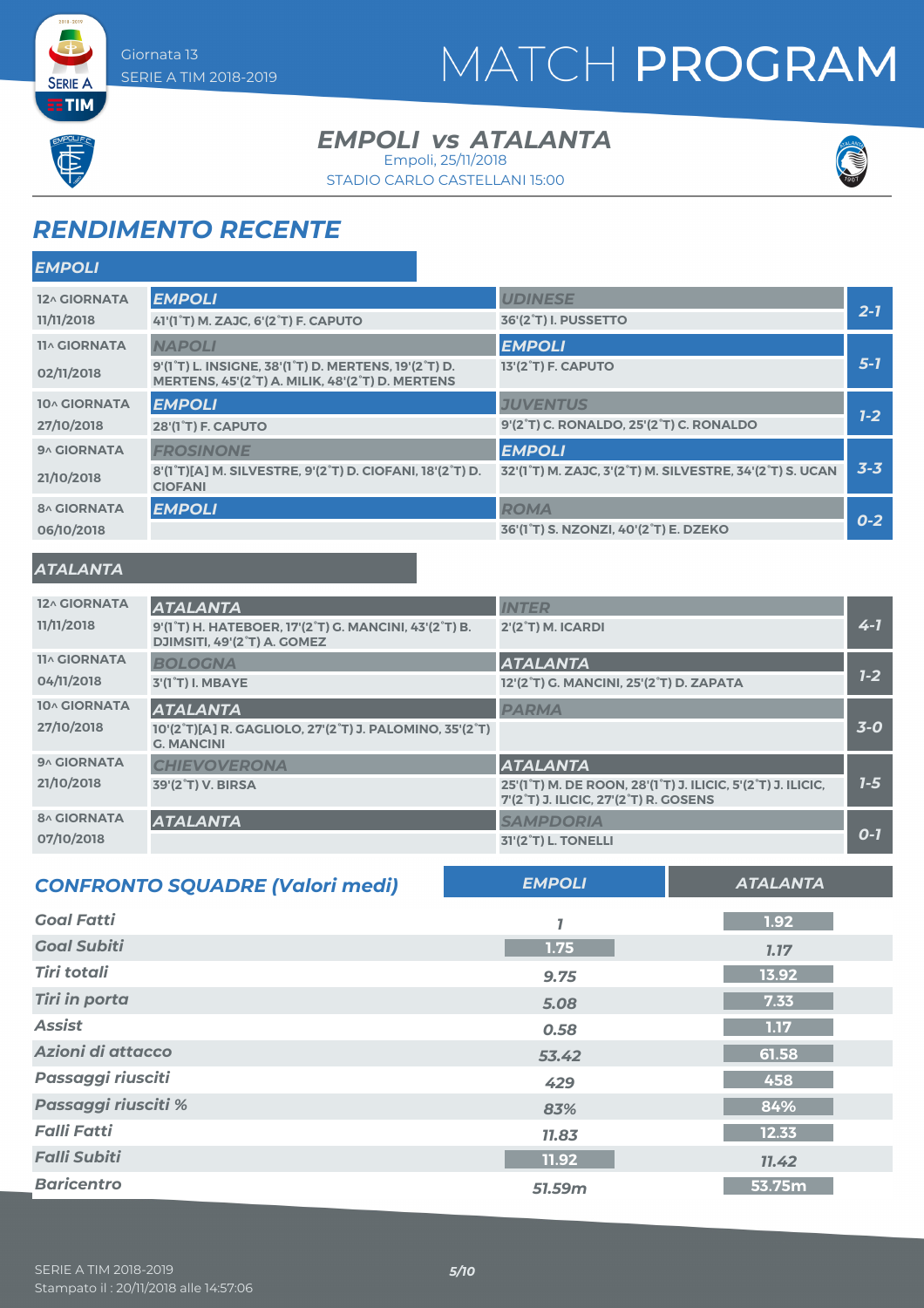SERIE A **ETIM** 

# MATCH PROGRAM

#### **EMPOLI** *vs* ATALANTA Empoli, 25/11/2018

STADIO CARLO CASTELLANI 15:00



### *RENDIMENTO ATLETICO \**

| <b>EMPOLI</b>          | Pres. (Min.) | Media (km, | <b>Media</b><br>Sprint (Km) | <b>ATALANTA</b>       | Pres. (Min.) | Media (km) | <b>Media</b><br>Sprint (Km) |
|------------------------|--------------|------------|-----------------------------|-----------------------|--------------|------------|-----------------------------|
| <b>28 L. CAPEZZI</b>   | 8 (690')     | 11.119     | 0.888                       | <b>11</b> R. FREULER  | 11(985)      | 11.555     | 0.876                       |
| 2 G. DI LORENZO        | 12 (1148')   | 10.892     | 1.093                       | 15 M. DE ROON         | 12 (1074')   | 11.345     | 0.849                       |
| <b>33</b> R. KRUNIC    | 12 (1084')   | 10.694     | 0.944                       | 33 H. HATEBOER        | 10 (902')    | 11.12      | 1.325                       |
| 26 M. SILVESTRE        | 12 (1148')   | 10.414     | 0.498                       | 8 R. GOSENS           | 9(757)       | 10.523     | 1.025                       |
| <b>11</b> F. CAPUTO    | 12 (1148')   | 10.27      | 0.952                       | 21 T. CASTAGNE        | 7(520)       | 10.492     | 1.143                       |
| 6 M. ZAJC              | 11(825)      | 10.221     | 0.884                       | 6J. PALOMINO          | 9(858)       | 10.336     | 0.766                       |
| <b>10</b> I. BENNACER  | 12 (802')    | 10.158     | 0.869                       | 2 R. TOLOI            | 11(948)      | 10.176     | 0.747                       |
| 32 J. RASMUSSEN        | 5(401)       | 10.146     | 0.629                       | 23 G. MANCINI         | 8(682)       | 10.12      | 0.775                       |
| 5 F. VESELI            | 7(485)       | 10.133     | 0.957                       | <b>19</b> B. DJIMSITI | 4(333)       | 10.1       | 0.623                       |
| 22 D. MAIETTA          | 9(859)       | 9.973      | 0.449                       | 5 A. MASIELLO         | 6(506)       | 9.777      | 0.432                       |
| 18 A. ACQUAH           | 10 (782')    | 9.529      | 0.899                       | <b>10</b> A. GOMEZ    | 11(974)      | 9.559      | 0.917                       |
| <b>13</b> L. ANTONELLI | 7(527)       | 9.357      | 0.695                       | 88 M. PASALIC         | 12(572)      | 8.378      | 0.798                       |
| 8 H. TRAORE            | 9(439)       | 9.235      | 0.787                       | 91 D. ZAPATA          | 12 (795')    | 8.348      | 0.755                       |
| 20 A. LA GUMINA        | 12 (589')    | 7.763      | 0.581                       | <b>24</b> E. RIGONI   | 9(395)       | 8.299      | 0.859                       |
| <b>48</b> S. UCAN      | 3(129)       | 7.475      | 0.556                       | <b>72</b> J. ILICIC   | 8(488)       | 8.273      | 0.795                       |
| 23 M. PASQUAL          | 5(176)       | 5.868      | 0.47                        | 53 K. ALI ADNAN       | 3 (176')     | 8.108      | 0.608                       |
| <b>66</b> S. MRAZ      | 5(135)       | 4.672      | 0.502                       | 99 M. BARROW          | 9(379)       | 6.617      | 0.596                       |
| <b>7</b> L. MCHEDLIDZE | 2(62)        | 3.624      | 0.282                       | 22 M. PESSINA         | 2(62)        | 5.605      | 0.468                       |
| 4 M. BRIGHI            | 2(28)        | 1.794      | 0.204                       | 4 L. VALZANIA         | 1(53)        | 5.225      | 0.422                       |
|                        |              |            |                             | 20 M. TUMMINELLO      | 7(11')       | 1.447      | 0.11                        |

\* Le informazioni riportate sul Rendimento Atletico sono da intendersi riferite al periodo di permanenza nella squadra corrente.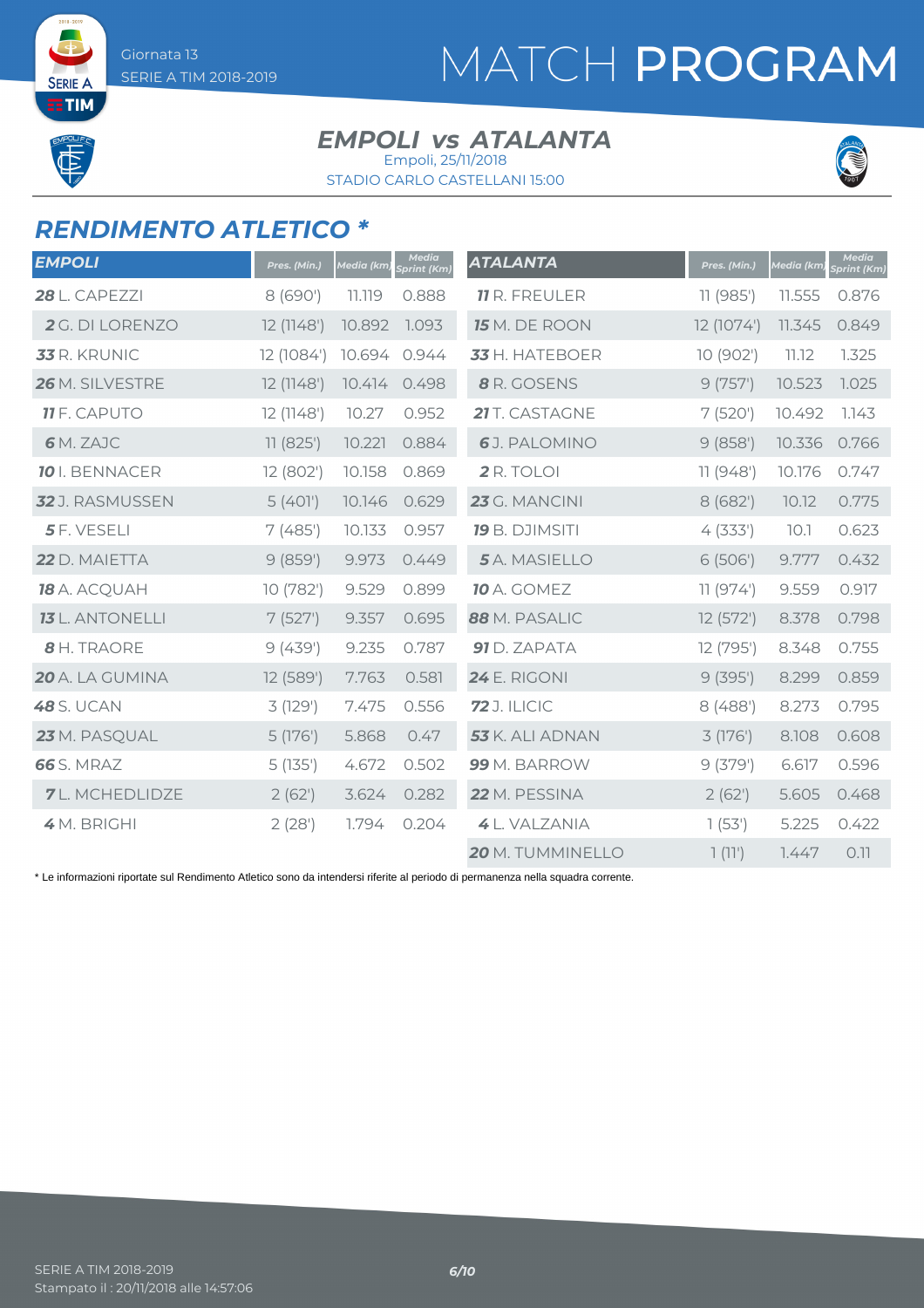# MATCH PROGRAM

**SERIE A ETIM** 

#### **EMPOLI** *vs* ATALANTA Empoli, 25/11/2018

STADIO CARLO CASTELLANI 15:00



### *GLI INCONTRI DELLA 13 ^ GIORNATA*

| <b>UDINESE</b>  | <b>ROMA</b>         | 24/11/2018 15:00 |
|-----------------|---------------------|------------------|
| <b>JUVENTUS</b> | <b>SPAL</b>         | 24/11/2018 18:00 |
| <b>INTER</b>    | <b>FROSINONE</b>    | 24/11/2018 20:30 |
| <b>PARMA</b>    | <b>SASSUOLO</b>     | 25/11/2018 12:30 |
| <b>BOLOGNA</b>  | <b>FIORENTINA</b>   | 25/11/2018 15:00 |
| <b>EMPOLI</b>   | <b>ATALANTA</b>     | 25/11/2018 15:00 |
| <b>NAPOLI</b>   | <b>CHIEVOVERONA</b> | 25/11/2018 15:00 |
| <b>LAZIO</b>    | <b>MILAN</b>        | 25/11/2018 18:00 |
| <b>GENOA</b>    | <b>SAMPDORIA</b>    | 25/11/2018 20:30 |
| <b>CAGLIARI</b> | <b>TORINO</b>       | 26/11/2018 20:30 |

### *CLASSIFICA SERIE A*

|                     | <b>PTI</b>       | <b>GIOC</b> | <b>VINTE</b>     | <b>NULLE</b>                | <b>PERSE</b>     | GF        | GS        | <b>DIFF.RETI</b> |
|---------------------|------------------|-------------|------------------|-----------------------------|------------------|-----------|-----------|------------------|
| <b>JUVENTUS</b>     | 34               | 12          | 11               | $\overline{I}$              | $\boldsymbol{O}$ | 26        | 8         | $+18$            |
| <b>NAPOLI</b>       | 28               | 12          | $\mathbf{9}$     | $\boldsymbol{\overline{I}}$ | $\overline{2}$   | 26        | 13        | $+13$            |
| <b>INTER</b>        | 25               | 12          | 8                | $\overline{I}$              | $\overline{3}$   | 22        | 70        | $+12$            |
| <b>LAZIO</b>        | 22               | 12          | $\overline{z}$   | $\overline{I}$              | 4                | 78        | 14        | $+4$             |
| <b>MILAN</b>        | 21               | 12          | $6\phantom{1}6$  | $\overline{3}$              | $\overline{3}$   | 21        | 76        | $+5$             |
| <b>ROMA</b>         | 79               | 12          | 5                | 4                           | $\overline{3}$   | 22        | 15        | $+7$             |
| <b>SASSUOLO</b>     | 79               | 12          | 5                | 4                           | $\overline{3}$   | 20        | 17        | $+3$             |
| <b>ATALANTA</b>     | 18               | 12          | 5                | $\overline{\mathbf{3}}$     | 4                | 23        | 14        | $+9$             |
| <b>FIORENTINA</b>   | 17               | 12          | 4                | 5                           | $\overline{3}$   | 78        | 70        | $+8$             |
| <b>TORINO</b>       | 17               | 12          | 4                | 5                           | $\overline{3}$   | 17        | 15        | $+2$             |
| <b>PARMA</b>        | 17               | 12          | $\sqrt{5}$       | $\overline{2}$              | $\sqrt{5}$       | 12        | 15        | $-3$             |
| <b>SAMPDORIA</b>    | 15               | 12          | 4                | $\overline{3}$              | 5                | 76        | 15        | $+7$             |
| <b>CAGLIARI</b>     | 14               | 12          | $\overline{3}$   | 5                           | 4                | 12        | 76        | $-4$             |
| <b>GENOA</b>        | 14               | 12          | 4                | $\overline{2}$              | $6\phantom{1}6$  | 17        | 26        | $-9$             |
| <b>SPAL</b>         | 13               | 12          | 4                | $\overline{I}$              | $\overline{7}$   | 77        | <b>19</b> | -8               |
| <b>BOLOGNA</b>      | 10               | 12          | $\overline{2}$   | 4                           | 6                | 11        | 18        | $-7$             |
| <b>UDINESE</b>      | $\mathbf{9}$     | 12          | $\overline{2}$   | $\overline{3}$              | $\overline{7}$   | 11        | 18        | $-7$             |
| <b>EMPOLI</b>       | 9                | 12          | $\overline{2}$   | $\overline{\mathbf{3}}$     | $\overline{7}$   | 12        | 21        | $-9$             |
| <b>FROSINONE</b>    | $\overline{7}$   | 12          | $\overline{I}$   | 4                           | $\overline{7}$   | <b>10</b> | 25        | $-15$            |
| <b>CHIEVOVERONA</b> | $\boldsymbol{O}$ | 12          | $\boldsymbol{0}$ | $\overline{3}$              | $\mathbf{9}$     | 10        | 30        | $-20$            |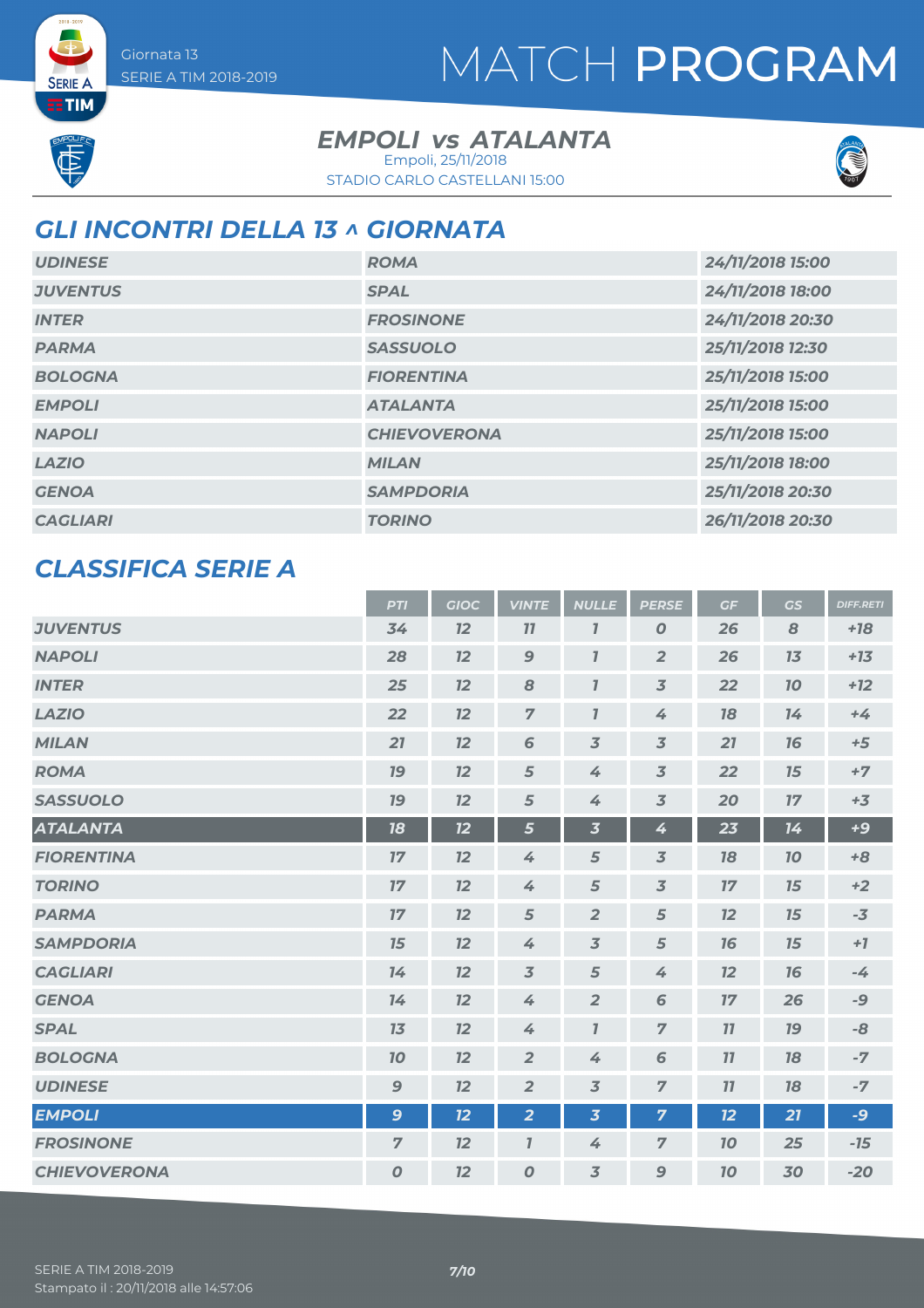**SERIE A**  $ETIM$ 

## MATCH PROGRAM

#### **EMPOLI** *vs* ATALANTA STADIO CARLO CASTELLANI 15:00 Empoli, 25/11/2018



### *CLASSIFICA GIOCATORI*

| <b>RANKING MARCATORI</b> | <b>Gol(Rigore)</b> |
|--------------------------|--------------------|
| <b>K. PIATEK</b>         | <b>GEN</b> 9 (0)   |
| 2 C. IMMOBILE            | $LAZ$ 8(1)         |
| 2 C. RONALDO             | $JUV$ 8 (1)        |
| 4 M. ICARDI              | $INT$ 7(2)         |
| 4 L. INSIGNE             | $NAP$ $7(0)$       |
| 4 D. MERTENS             | $NAP$ 7(1)         |
| <b>7 L. PAVOLETTI</b>    | CAG 6 (0)          |
| <b>7 F. CAPUTO</b>       | EMP<br>6(1)        |
| <b>7 G. DEFREL</b>       | <b>SAM 6 (0)</b>   |
| 10 M. MANDZUKIC          | <b>JUV</b><br>5(0) |

### *CLASSIFICA SQUADRE*

| <b>RANKING SQUADRE</b> | <b>Gol - Media Gol</b> |
|------------------------|------------------------|
| <b>JUVENTUS</b>        | 2.17<br>26             |
| <b>NAPOLI</b>          | 2.17<br>26             |
| <b>ATALANTA</b>        | 1.92                   |
| 5                      | 23                     |
| <b>INTER</b>           | 1.83                   |
| 4                      | 22                     |
| <b>ROMA</b>            | 1.83                   |
| 4                      | 22                     |
| <b>MILAN</b>           | 7.75                   |
| 6                      | 21                     |
| <b>SASSUOLO</b>        | 20                     |
| 7                      | 1.67                   |
| <b>FIORENTINA</b>      | 18                     |
| 8                      | 7.5                    |
| <b>LAZIO</b>           | 18                     |
| 8                      | 7.5                    |
| <b>10 GENOA</b>        | 1.42<br>17             |
| <b>TORINO</b>          | 1.42                   |
| 10 <sup>1</sup>        | 17                     |
| <b>SAMPDORIA</b>       | 1.33<br>76             |
| <b>CAGLIARI</b><br>73  | 12                     |
| <b>13 EMPOLI</b>       | 12                     |
| <b>13 PARMA</b>        | 12                     |
| <b>BOLOGNA</b>         | 0.92                   |
| 16 <sup>1</sup>        | 77                     |
| <b>16 SPAL</b>         | 0.92<br>77             |
| <b>UDINESE</b>         | 0.92                   |
| 16                     | 7 <sub>1</sub>         |
| <b>CHIEVOVERONA</b>    | 0.83                   |
| <b>19</b>              | 10                     |
| <b>19 FROSINONE</b>    | 0.83<br>10             |

|                         | <b>RANKING SQUADRE</b> | Tot Tiri - In Porta - Fuori |                               |    |
|-------------------------|------------------------|-----------------------------|-------------------------------|----|
|                         | <b>JUVENTUS</b>        | <b>180</b>                  | 93                            | 87 |
| 2                       | <b>NAPOLI</b>          | 176                         | 89                            | 87 |
| 3                       | <b>ATALANTA</b>        | 167                         | 88                            | 79 |
| 4                       | <b>ROMA</b>            | 153                         | 9                             | 59 |
| 5                       | <b>MILAN</b>           | <b>149</b>                  | 87                            | 62 |
| 6                       | <b>INTER</b>           | 147                         | 71                            | 76 |
| 7                       | <b>LAZIO</b>           | 145                         |                               | 73 |
| 8                       | <b>FIORENTINA</b>      | 136                         | 4                             | 62 |
| 9                       | <b>TORINO</b>          | <b>128</b>                  | 65                            | 63 |
| <b>10</b>               | <b>UDINESE</b>         | <b>125</b>                  | 59                            | 66 |
| $\overline{\mathbf{u}}$ | <b>SASSUOLO</b>        | <b>120</b>                  | 63                            | 57 |
| 12                      | <b>EMPOLI</b>          | 777                         | 61                            | 56 |
| 13                      | <b>GENOA</b>           | <b>116</b>                  | 60                            | 56 |
| 14                      | <b>BOLOGNA</b>         | 103                         | 45                            | 58 |
| 75                      | <b>CAGLIARI</b>        | <b>101</b>                  | 4<br>4                        | 57 |
| 15                      | <b>SPAL</b>            | <b>101</b>                  | $\theta$                      | 57 |
| 77                      | <b>SAMPDORIA</b>       |                             |                               | 44 |
| 78                      | <b>CHIEVOVERONA</b>    | 9<br>$\overline{0}$         | $\overline{\mathcal{A}}$<br>O | 50 |
| <b>18</b>               | <b>PARMA</b>           | 9<br>O                      | 49                            | 41 |
|                         | <b>20 FROSINONE</b>    | 85                          | 40                            | 45 |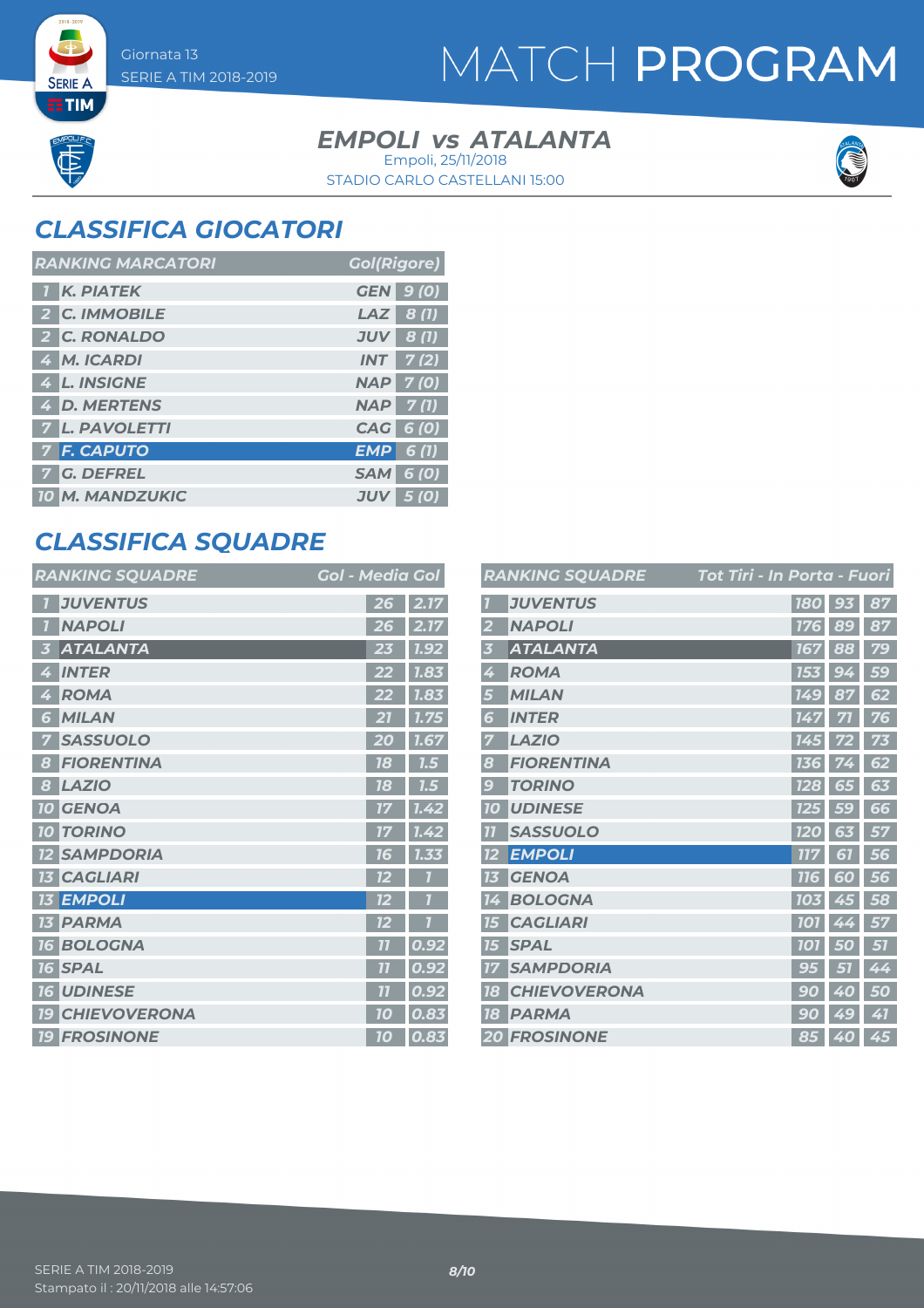# MATCH PROGRAM

**SERIE A ETIM** 

### **EMPOLI** *vs* ATALANTA



STADIO CARLO CASTELLANI 15:00 Empoli, 25/11/2018

| <b>RANKING SQUADRE</b>          | <b>Assist</b>            |
|---------------------------------|--------------------------|
| <b>NAPOLI</b>                   | 16                       |
| <b>ROMA</b>                     | 16                       |
| <b>ATALANTA</b><br>5            | 14                       |
| <b>JUVENTUS</b>                 | 14                       |
| <b>INTER</b><br>5               | 13                       |
| <b>MILAN</b>                    | 73                       |
| <b>SAMPDORIA</b>                | 13                       |
| <b>SASSUOLO</b><br>8            | 12                       |
| <b>GENOA</b><br>9               | 77                       |
| <b>10 BOLOGNA</b>               | $\overline{\mathcal{L}}$ |
| <b>10 CAGLIARI</b>              | $\overline{\mathcal{C}}$ |
| <b>12 FIORENTINA</b>            | 8                        |
| <b>LAZIO</b><br>12 <sup>2</sup> | 8                        |
| <b>12 TORINO</b>                | 8                        |
| <b>12 UDINESE</b>               | 8                        |
| <b>16 EMPOLI</b>                |                          |
| <b>16 FROSINONE</b>             |                          |
| <b>16 SPAL</b>                  | 7                        |
| <b>19 PARMA</b>                 | 5                        |
| <b>20 CHIEVOVERONA</b>          | 4                        |

|                | <b>RANKING SQUADRE</b> | Passaggi riusciti - % * |    |
|----------------|------------------------|-------------------------|----|
| 7              | <b>JUVENTUS</b>        | 547                     | 88 |
| $\overline{2}$ | <b>NAPOLI</b>          | 537                     | 87 |
| 3              | <b>INTER</b>           | 485                     | 85 |
| 4              | <b>MILAN</b>           | 478                     | 87 |
| 5              | <b>ROMA</b>            | 468                     | 85 |
| 6              | <b>ATALANTA</b>        | 458                     | 84 |
| 7              | <b>SASSUOLO</b>        | 453                     | 85 |
| 8              | <b>SAMPDORIA</b>       | 436                     | 82 |
| 9              | <b>EMPOLI</b>          | 429                     | 83 |
|                | 10 LAZIO               | 399                     | 82 |
|                | <b>11 SPAL</b>         | 388                     | 83 |
|                | <b>12 CAGLIARI</b>     | 383                     | 80 |
|                | <b>13 CHIEVOVERONA</b> | 367                     | 80 |
|                | <b>14 TORINO</b>       | 365                     | 79 |
|                | <b>15 FIORENTINA</b>   | 350                     | 79 |
|                | <b>16 UDINESE</b>      | 333                     | 80 |
|                | <b>17 GENOA</b>        | 315                     | 78 |
|                | <b>18 FROSINONE</b>    | 313                     | 78 |
|                | <b>19 BOLOGNA</b>      | 271                     | 75 |
|                | 20 PARMA               | 253                     | 75 |

\* Valori medi per partita.

|                         | <b>RANKING SQUADRE</b> | <b>Media Km</b> |
|-------------------------|------------------------|-----------------|
|                         | <b>CAGLIARI</b>        | 112.354         |
| 8                       | <b>BOLOGNA</b>         | 111.852         |
| $\overline{\mathbf{c}}$ | <b>ATALANTA</b>        | 110.999         |
| 8                       | <b>CHIEVOVERONA</b>    | 110.399         |
| 5                       | <b>INTER</b>           | 110.29          |
|                         | <b>MILAN</b><br>ัส     | 109.733         |
| 5                       | <b>EMPOLI</b>          | 109.326         |
| 5                       | <b>PARMA</b>           | 109.241         |
| 7                       | <b>JUVENTUS</b><br>g   | 108.366         |
| 7                       | <b>10 NAPOLI</b>       | 107.915         |
|                         | <b>LAZIO</b><br>11     | 107.889         |
|                         | <b>SASSUOLO</b>        | 107.82          |
|                         | <b>FIORENTINA</b>      | 107.677         |
| $\overline{c}$          | ROMA<br>14             | 106.922         |
| 6                       | <b>15 SPAL</b>         | 106.427         |
| ī                       | <b>TORINO</b><br>16    | 106.386         |
| 3                       | <b>GENOA</b>           | 105.938         |
| 5                       | <b>18 FROSINONE</b>    | 105.904         |
| 7                       | <b>19 SAMPDORIA</b>    | 105.863         |
|                         | <b>20 UDINESE</b>      | 105.504         |

| <b>RANKING SQUADRE</b>             | Tot. Parate - Media |                |
|------------------------------------|---------------------|----------------|
| <b>PARMA</b>                       | 60                  |                |
| <b>FROSINONE</b>                   | 55                  | 4.58           |
| <b>EMPOLI</b><br>3                 | 53                  | 4.42           |
| <b>BOLOGNA</b><br>4                | 49                  | 4.08           |
| <b>CHIEVOVERONA</b><br>5           | 45                  | 3.75           |
| <b>GENOA</b><br>6                  | 42                  | 3.5            |
| <b>LAZIO</b><br>7                  | <b>39</b>           | 3.25           |
| <b>SPAL</b><br>8                   | <b>39</b>           | 3.25           |
| <b>INTER</b><br>$\mathbf{C}$       | 38                  | 3.17           |
| <b>CAGLIARI</b><br>10 <sup>°</sup> | 38                  | 3.17           |
| <b>UDINESE</b><br>77               | 36                  | 3              |
| <b>ROMA</b><br>72                  | 36                  | 3              |
| <b>SAMPDORIA</b>                   | 35                  | 2.92           |
| <b>TORINO</b><br>4<br>11           | 35                  | 2.92           |
| <b>FIORENTINA</b><br>75            | 31                  | 2.58           |
| <b>16 NAPOLI</b>                   | 30                  | 2.5            |
| <b>SASSUOLO</b>                    | 28                  | 2.33           |
| <b>MILAN</b><br>18                 | 27                  | 2.25           |
| <b>19 ATALANTA</b>                 | 26                  | 2.17           |
| <b>20 JUVENTUS</b>                 | 24                  | $\overline{2}$ |